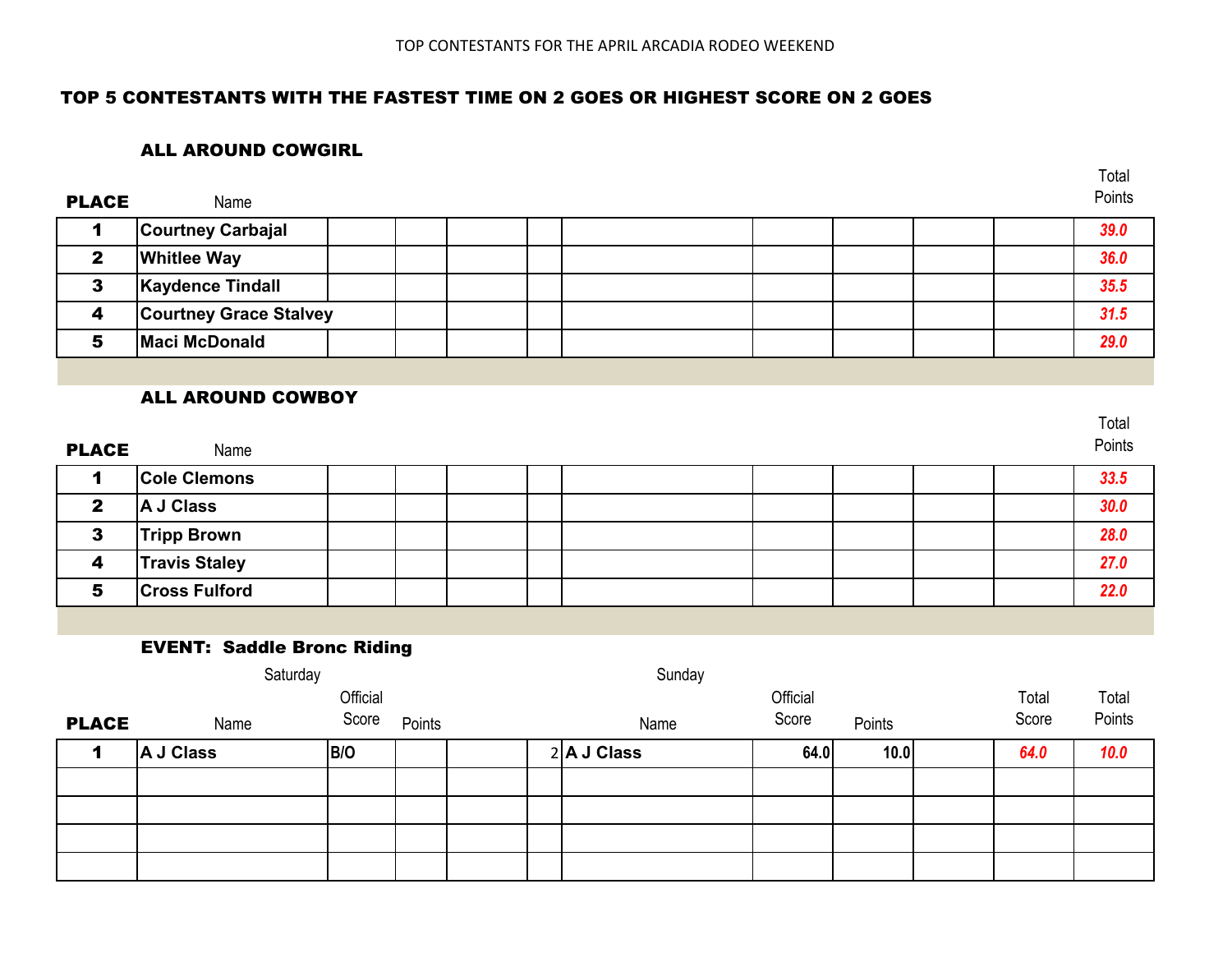### TOP CONTESTANTS FOR THE APRIL ARCADIA RODEO WEEKEND

## EVENT: Goat Tying

|              | Saturday                      |          |                   | Sunday                        |          |        |  |       |             |
|--------------|-------------------------------|----------|-------------------|-------------------------------|----------|--------|--|-------|-------------|
|              |                               | Official |                   |                               | Official |        |  | Total | Total       |
| <b>PLACE</b> | Name                          | Time     | Points            | Name                          | Time     | Points |  | Time  | Points      |
|              | <b>Kaydence Tindall</b>       | 7.61     | 8.0               | <b>Kaydence Tindall</b>       | 6.29     | 10.0   |  | 13.90 | <b>18.0</b> |
| $\mathbf{2}$ | <b>Courtney Carbajal</b>      | 7.33     | 10.0 <sub>l</sub> | <b>Courtney Carbajal</b>      | 6.63     | 9.0    |  | 13.96 | 19.0        |
| 3            | <b>Courtney Grace Stalvey</b> | 7.60     | 9.0               | <b>Courtney Grace Stalvey</b> | 7.66     | 6.0    |  | 15.26 | 15.0        |
| 4            | <b>Brilee Cochran</b>         | 8.47     | 7.0               | <b>Brilee Cochran</b>         | 6.92     | 8.0    |  | 15.39 | 15.0        |
| 5            | <b>Erin McLaughlin</b>        | 9.11     | 5.0               | Erin McLaughlin               | 7.75     | 5.0    |  | 16.86 | 10.0        |
|              |                               |          |                   |                               |          |        |  |       |             |

## EVENT: Steer Wrestling

|              | Saturday           |                  |        |  | Sunday |               |                  |        |               |                 |
|--------------|--------------------|------------------|--------|--|--------|---------------|------------------|--------|---------------|-----------------|
| <b>PLACE</b> | Name               | Official<br>Time | Points |  |        | Name          | Official<br>Time | Points | Total<br>Time | Total<br>Points |
| 1            | <b>Tripp Brown</b> | 4.64             | 10.0   |  |        | 8 Tripp Brown | 5.52             | 10.0   | 10.16         | 20.0            |
| $\mathbf{2}$ | A J Class          | 20.42            | 9.0    |  |        | 9 A J Class   | 7.42             | 9.0    | 27.84         | 18.0            |
|              |                    |                  |        |  |        |               |                  |        |               |                 |
|              |                    |                  |        |  |        |               |                  |        |               |                 |
|              |                    |                  |        |  |        |               |                  |        |               |                 |

# EVENT: Breakaway Calf Roping

|              | Saturday                      |          |        | Sunday                        |          |                  |        |        |
|--------------|-------------------------------|----------|--------|-------------------------------|----------|------------------|--------|--------|
|              |                               | Official |        |                               | Official |                  | Total  | Total  |
| <b>PLACE</b> | Name                          | Time     | Points | Name                          | Time     | Points           | Time   | Points |
|              | <b>Kaydence Tindall</b>       | 2.75     | 8.5    | <b>Kaydence Tindall</b>       | 2.66     | 9.0              | 5.41   | 17.5   |
| 2            | <b>Whitlee Way</b>            | 2.88     | 6.0    | <b>Whitlee Way</b>            | 2.55     | 10.0             | 5.43   | 16.0   |
| 3            | <b>Courtney Grace Stalvey</b> | 2.75     | 8.5    | <b>Courtney Grace Stalvey</b> | 2.75     | 8.0              | 5.50   | 16.5   |
| 4            | Morgan Young                  | 6.78     | 3.0    | <b>Morgan Young</b>           | 4.64     | 1.0 <sub>l</sub> | 11.42  | 4.0    |
| 5            | <b>Addy Gose</b>              | 2.72     | 10.0   | <b>Addy Gose</b>              | 120.00   |                  | 122.72 | 10.0   |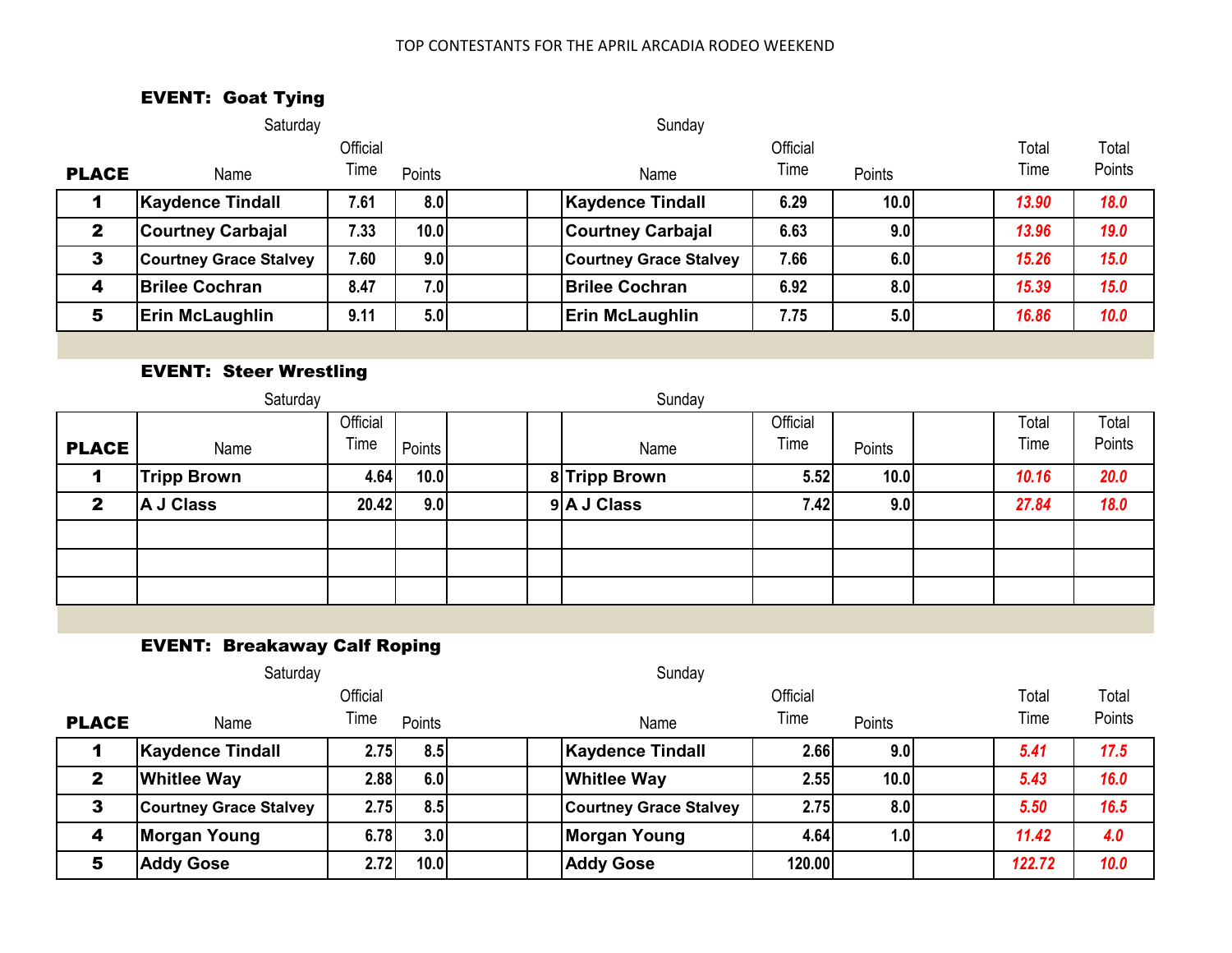#### TOP CONTESTANTS FOR THE APRIL ARCADIA RODEO WEEKEND

## EVENT: Tie-Down Calf Roping

|                         | Saturday                            |          |        | Sunday                   |          |        |  |        |        |  |
|-------------------------|-------------------------------------|----------|--------|--------------------------|----------|--------|--|--------|--------|--|
|                         |                                     | Official |        |                          | Official |        |  | Total  | Total  |  |
| <b>PLACE</b>            | Name                                | Time     | Points | Name                     | Time     | Points |  | Time   | Points |  |
| 1                       | <b>Cross Fulford</b>                | 10.50    | 6.0    | <b>Cross Fulford</b>     | 8.64     | 10.0   |  | 19.14  | 16.0   |  |
| $\mathbf{2}$            | <b>Roan Hudson</b>                  | 8.72     | 10.0   | <b>Roan Hudson</b>       | 10.45    | 5.0    |  | 19.17  | 15.0   |  |
| $\mathbf{3}$            | <b>Cole Clemons</b>                 | 10.20    | 7.0    | <b>Cole Clemons</b>      | 9.16     | 8.0    |  | 19.36  | 15.0   |  |
| $\overline{\mathbf{4}}$ | <b>Travis Staley</b>                | 10.98    | 3.0    | <b>Travis Staley</b>     | 8.82     | 9.0    |  | 19.80  | 12.0   |  |
| 5                       | <b>Cayden Newsome</b>               | 9.76     | 9.0    | <b>Cayden Newsome</b>    | 10.09    | 7.0    |  | 19.85  | 16.0   |  |
|                         |                                     |          |        |                          |          |        |  |        |        |  |
|                         | <b>EVENT: Barrel Racing</b>         |          |        |                          |          |        |  |        |        |  |
|                         | Saturday                            |          |        | Sunday                   |          |        |  |        |        |  |
|                         |                                     | Official |        |                          | Official |        |  | Total  | Total  |  |
| <b>PLACE</b>            | Name                                | Time     | Points | Name                     | Time     | Points |  | Time   | Points |  |
| 1                       | <b>Kylie Perra</b>                  | 16.880   | 9.0    | <b>Kylie Perra</b>       | 16.839   | 9.0    |  | 33.719 | 18.0   |  |
| $\mathbf{2}$            | <b>Maci McDonald</b>                | 17.160   | 7.0    | <b>Maci McDonald</b>     | 16.709   | 10.0   |  | 33.869 | 17.0   |  |
| $\mathbf{3}$            | <b>Shaeley Jenkins</b>              | 16.769   | 10.0   | <b>Shaeley Jenkins</b>   | 17.266   | 4.0    |  | 34.035 | 14.0   |  |
| $\overline{\mathbf{4}}$ | <b>Jalee Wilcox</b>                 | 17.202   | 6.0    | <b>Jalee Wilcox</b>      | 17.096   | 6.0    |  | 34.298 | 12.0   |  |
| 5                       | <b>Emma Hite</b>                    | 17.056   | 8.0    | <b>Emma Hite</b>         | 17.392   | 2.0    |  | 34.448 | 10.0   |  |
|                         |                                     |          |        |                          |          |        |  |        |        |  |
|                         | <b>EVENT: Team Roping - Headers</b> |          |        |                          |          |        |  |        |        |  |
|                         | Saturday                            |          |        | Sunday                   |          |        |  |        |        |  |
|                         |                                     | Official |        |                          | Official |        |  | Total  | Total  |  |
| <b>PLACE</b>            | Name                                | Time     | Points | Name                     | Time     | Points |  | Time   | Points |  |
| 1                       | <b>Owen Clemons</b>                 | 8.40     | 8.5    | <b>Owen Clemons</b>      | 6.97     | 10.0   |  | 15.37  | 18.5   |  |
| $\mathbf{2}$            | <b>Brodey Clemons</b>               | 11.27    | 7.0    | <b>Brodey Clemons</b>    | 11.47    | 7.0    |  | 22.74  | 14.0   |  |
| $\mathbf{3}$            | <b>Courtney Carbajal</b>            | 21.53    | 4.0    | <b>Courtney Carbajal</b> | 8.13     | 9.0    |  | 29.66  | 13.0   |  |
| $\overline{\mathbf{4}}$ | <b>Lacey Nail</b>                   | 7.13     | 10.0   | <b>Lacey Nail</b>        | 26.08    | 5.0    |  | 33.21  | 15.0   |  |
| 5                       | <b>Chancey Wright</b>               | 8.40     | 8.5    | <b>Chancey Wright</b>    | 120.00   |        |  | 128.40 | 8.5    |  |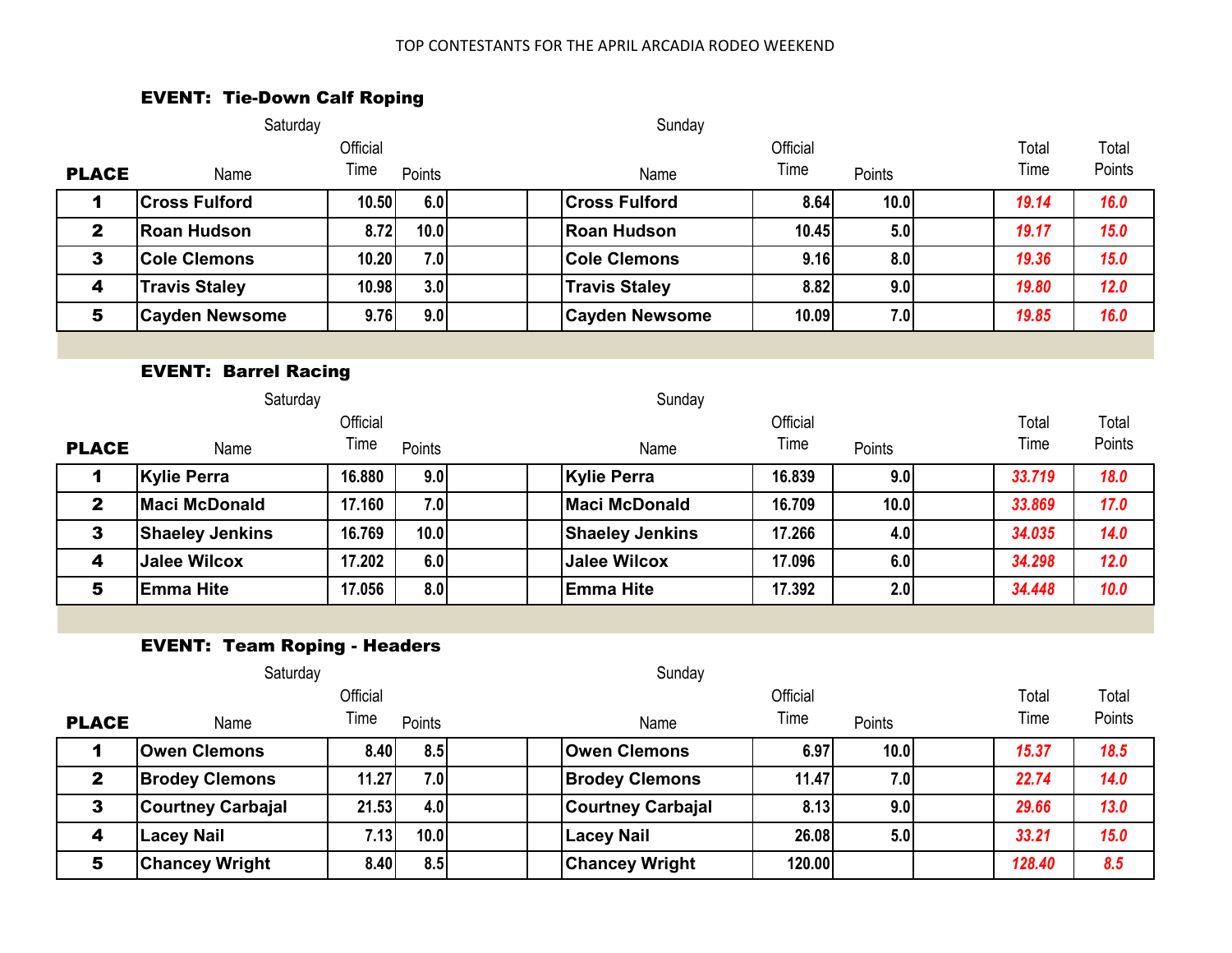### TOP CONTESTANTS FOR THE APRIL ARCADIA RODEO WEEKEND

# EVENT: Team Roping - Heelers

|                         | Saturday                   |          |        | Sunday                    |          |        |        |        |  |
|-------------------------|----------------------------|----------|--------|---------------------------|----------|--------|--------|--------|--|
|                         |                            | Official |        |                           | Official |        | Total  | Total  |  |
| <b>PLACE</b>            | Name                       | Time     | Points | Name                      | Time     | Points | Time   | Points |  |
| 1                       | <b>Cole Clemons</b>        | 8.40     | 8.5    | <b>Cole Clemons</b>       | 6.97     | 10.0   | 15.37  | 18.5   |  |
| $\mathbf{2}$            | <b>Cody Vina</b>           | 11.27    | 7.0    | <b>Cody Vina</b>          | 11.47    | 7.0    | 22.74  | 14.0   |  |
| 3                       | <b>Samuel Mack</b>         | 21.53    | 4.0    | <b>Samuel Mack</b>        | 8.13     | 9.0    | 29.66  | 13.0   |  |
| $\overline{\mathbf{4}}$ | <b>Travis Staley</b>       | 7.13     | 10.0   | <b>Travis Staley</b>      | 26.08    | 5.0    | 33.21  | 15.0   |  |
| 5                       | <b>Peanut Rouse</b>        | 8.40     | 8.5    | <b>Peanut Rouse</b>       | 120.00   |        | 128.40 | 8.5    |  |
|                         |                            |          |        |                           |          |        |        |        |  |
|                         | <b>EVENT: Pole Bending</b> |          |        |                           |          |        |        |        |  |
|                         | Saturday                   |          |        | Sunday                    |          |        |        |        |  |
|                         |                            | Official |        |                           | Official |        | Total  | Total  |  |
| <b>PLACE</b>            | Name                       | Time     | Points | Name                      | Time     | Points | Time   | Points |  |
| 1                       | <b>Ryla Bryant</b>         | 21.610   | 9.0    | <b>Ryla Bryant</b>        | 21.133   | 9.0    | 42.743 | 18.0   |  |
| $\overline{2}$          | <b>McLayne Roebuck</b>     | 21.529   | 10.0   | <b>McLayne Roebuck</b>    | 21.810   | 5.0    | 43.339 | 15.0   |  |
| $\mathbf{3}$            | <b>Hayden Davis</b>        | 21.846   | 5.0    | <b>Hayden Davis</b>       | 21.546   | 7.0    | 43.392 | 12.0   |  |
| $\overline{\mathbf{4}}$ | <b>Sabra Manning</b>       | 21.885   | 4.0    | <b>Sabra Manning</b>      | 21.511   | 8.0    | 43.396 | 12.0   |  |
| 5                       | <b>Kelsey Kennedy</b>      | 21.688   | 6.0    | <b>Kelsey Kennedy</b>     | 21.758   | 6.0    | 43.446 | $12.0$ |  |
|                         |                            |          |        |                           |          |        |        |        |  |
|                         | <b>EVENT: Bull Riding</b>  |          |        |                           |          |        |        |        |  |
|                         | Saturday                   |          |        | Sunday                    |          |        |        |        |  |
|                         |                            | Official |        |                           | Official |        | Total  | Total  |  |
| <b>PLACE</b>            | Name                       | Score    | Points | Name                      | Score    | Points | Score  | Points |  |
|                         | <b>NO QUALIFIED RIDES</b>  |          |        | <b>NO QUALIFIED RIDES</b> |          |        |        |        |  |
|                         |                            |          |        |                           |          |        |        |        |  |
|                         |                            |          |        |                           |          |        |        |        |  |
|                         |                            |          |        |                           |          |        |        |        |  |
|                         |                            |          |        |                           |          |        |        |        |  |